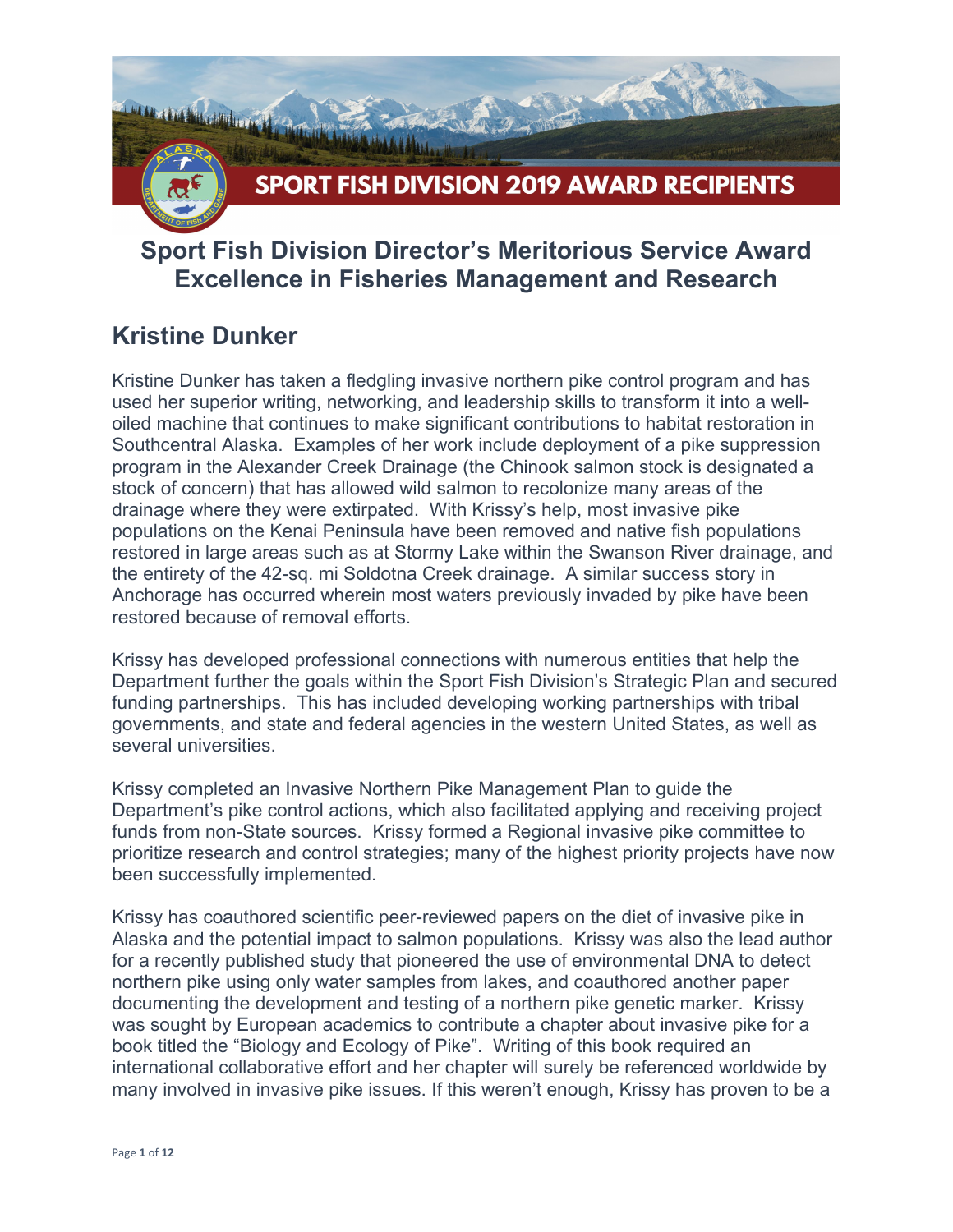

champion grant writer that has produced awards totaling millions of non-State of Alaska dollars to fund numerous invasive pike control projects in Southcentral AK. These programs have helped protect wild salmon populations and the salmon-centric industries that they support.

Although the control of invasive elodea is related to but outside the Department's responsibilities, all known elodea infestations on the Kenai Peninsula and some in the Anchorage area have been removed in large part thru Krissy's energy and partnerships. She seemingly has a knack for discovering new elodea infestations while conducting unrelated field work; so much so, that she has jokingly been called "the Christopher Columbus of elodea" by co-workers.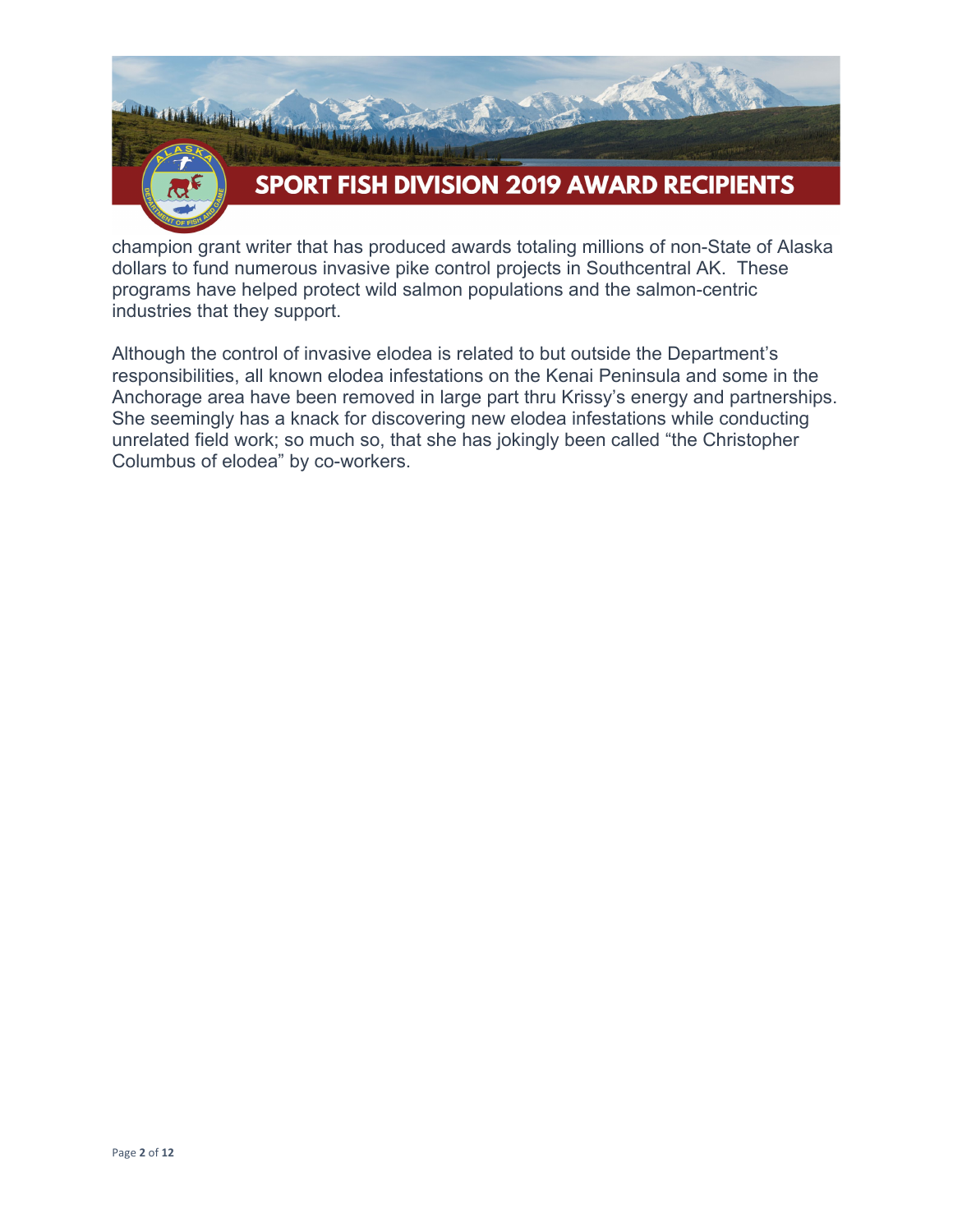

## **Sport Fish Division Director's 2019 Achievement Awards For Excellence in Fisheries Research**

#### **Adam Reimer & Nick Decovich**

Adam Reimer and Nick Decovich pulled together up to 40 years of partial king salmon data from a variety of sources to better inform managers and the public on historic run size in discreet areas of the Susitna River drainage. One of the end-products of this cutting-edge analysis was a simplified escapement goal portfolio within the drainage, and in units of "all" fish that are much more easily related to harvest numbers than the partial counts that have been used for decades. This significant achievement in Fisheries Research is a huge improvement in the Department's assessment of Susitna River drainage king salmon stocks that will certainly facilitate more informed management for many years.

The completion of this analysis was really the first step. Adam and Nick made their creation happen by publishing a very thorough, detailed report that stood up to both internal and external peer review and enabled further outreach of their work thru oral reports and written summaries provided to local Advisory Committees, the Board of Fisheries, the annual Mat-Su Salmon Symposium, and other constituent groups. Through these outreach efforts their work and recommendations derived from it were eventually embraced by the angling public.

Hats off to Adam and Nick!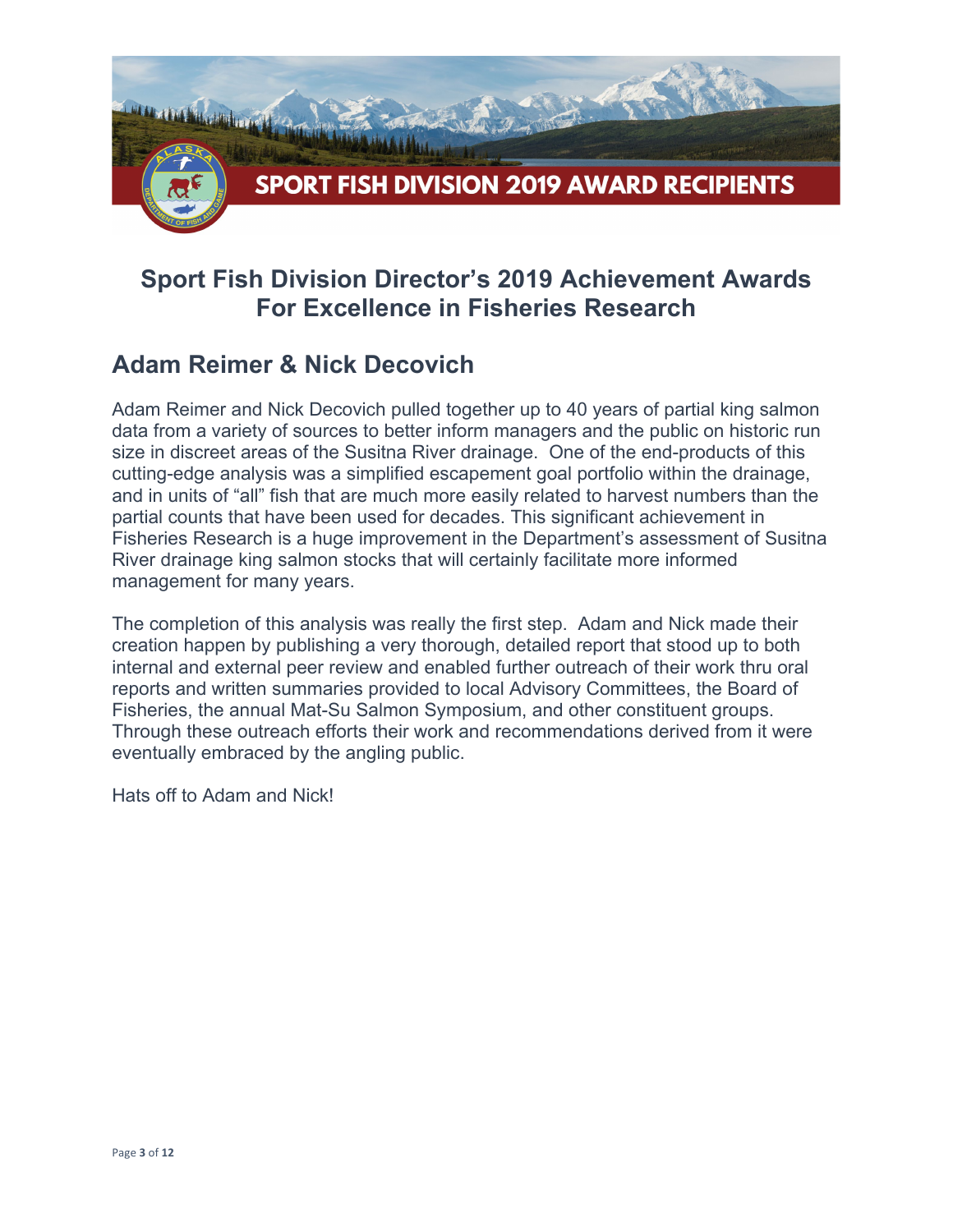

#### **Sport Fish Division Director's 2019 Achievement Awards For Excellence in Fisheries Research**

## **Phil Joy**

Phil Joy has been a part of the Fisheries Research program since he started work with ADF&G in 2002 and has worked as a technician, Fisheries Biologist I, FBII, and is currently the Salmon Research FBIII for Region III, supervising three other biologists and 12 technicians. Phil's success has been largely due to the work ethic and dedication to the job that he has consistently shown. He has always embraced new responsibilities, quickly learned new skills, and has consistently put in significant extra time both working and learning the most current science on juvenile salmon research.

Phil has spearheaded and been instrumental in the development and success of our Juvenile Chinook Salmon program that addresses the management priorities in our region based on our most important sport fisheries. This program was started after the Chinook Salmon Research Initiative identified juvenile Chinook salmon research on the Copper River as an information gap that was needed in the production models used to establish the escapement goal. This multi-year project is extremely complex and logistically challenging, involving numerous locations (Cordova to Chistochina) spread throughout the drainage and up to 6 crews working simultaneously. Since its inception his team has tagged over 300,000 juvenile Chinook salmon over multiple brood years and the return information has already shown that it's an extremely successful tagging study. His leadership, attitude, and motivation to succeed are the reasons why this program has been such an accomplishment. In addition, of the systems in Alaska that have a successful juvenile abundance program, which are very few, Phil and his team have accomplished this task on the geographically largest system.

While leading this project he has also completed a PhD in Fisheries (based on his previous juvenile salmon work on the Unalakleet River) doing groundbreaking research that clearly shows how the abundance of other salmon species like pink and chum salmon influence the population dynamics of coho and Chinook salmon. This research has been published in two respected fisheries journals. This information will be very valuable in future understanding of salmon population dynamics when establishing escapement goals that the State of Alaska uses to manage important salmon fisheries.

Phil has mentored several younger biologists, helping them through managing their early leadership duties. He works cooperatively with many other fishery professionals (both inside and outside of ADF&G) on research projects, professional papers,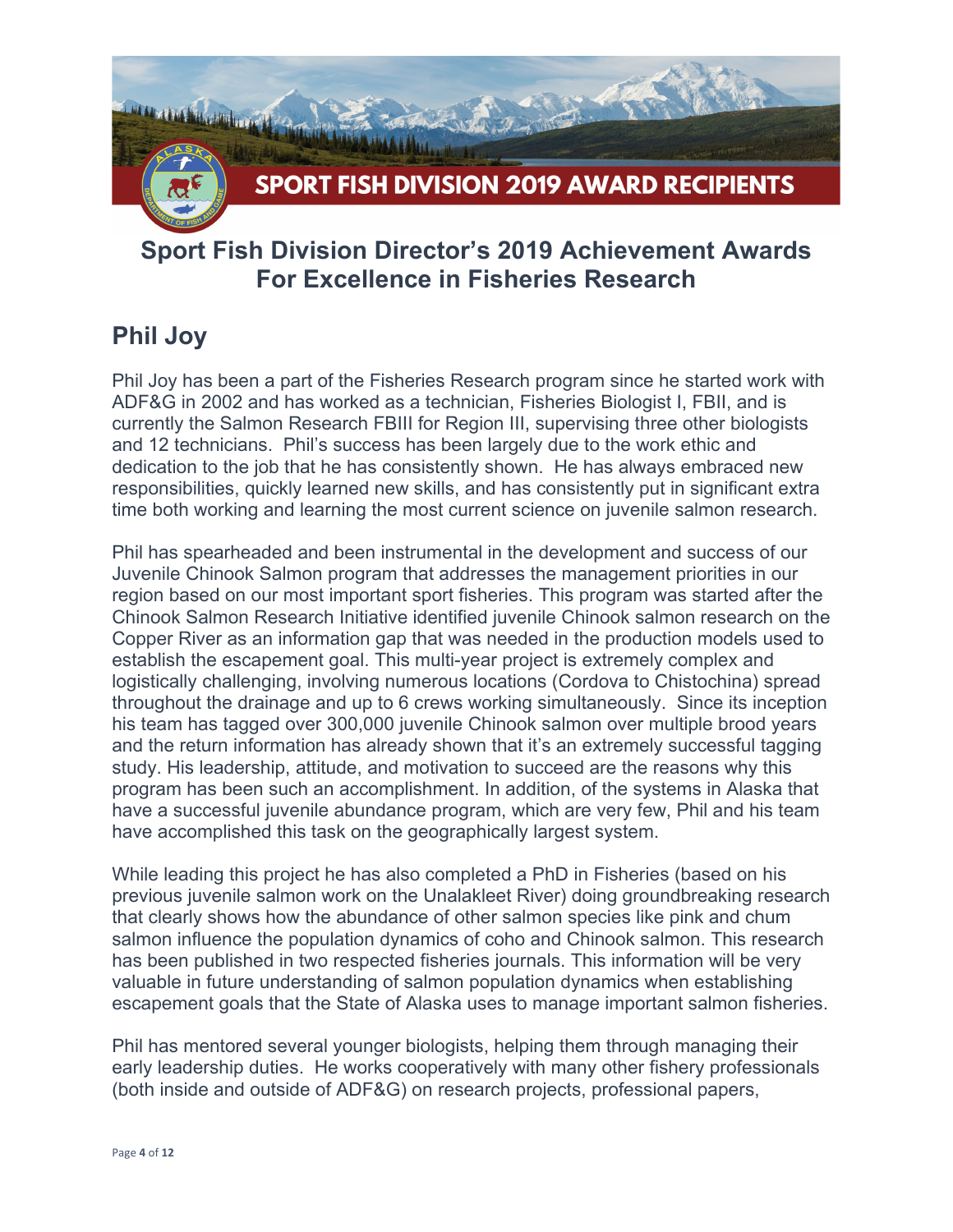

conferences, and escapement goal review and analysis efforts. He fosters positive working relationships and exceptional teamwork. He has largely trained himself in analytical software and advanced statistical techniques. The regional research program and the field of juvenile salmon research is stronger because of him. Phil has consistently accomplished work that is beyond the scope of his job and is deserving of recognition for his efforts and accomplishments.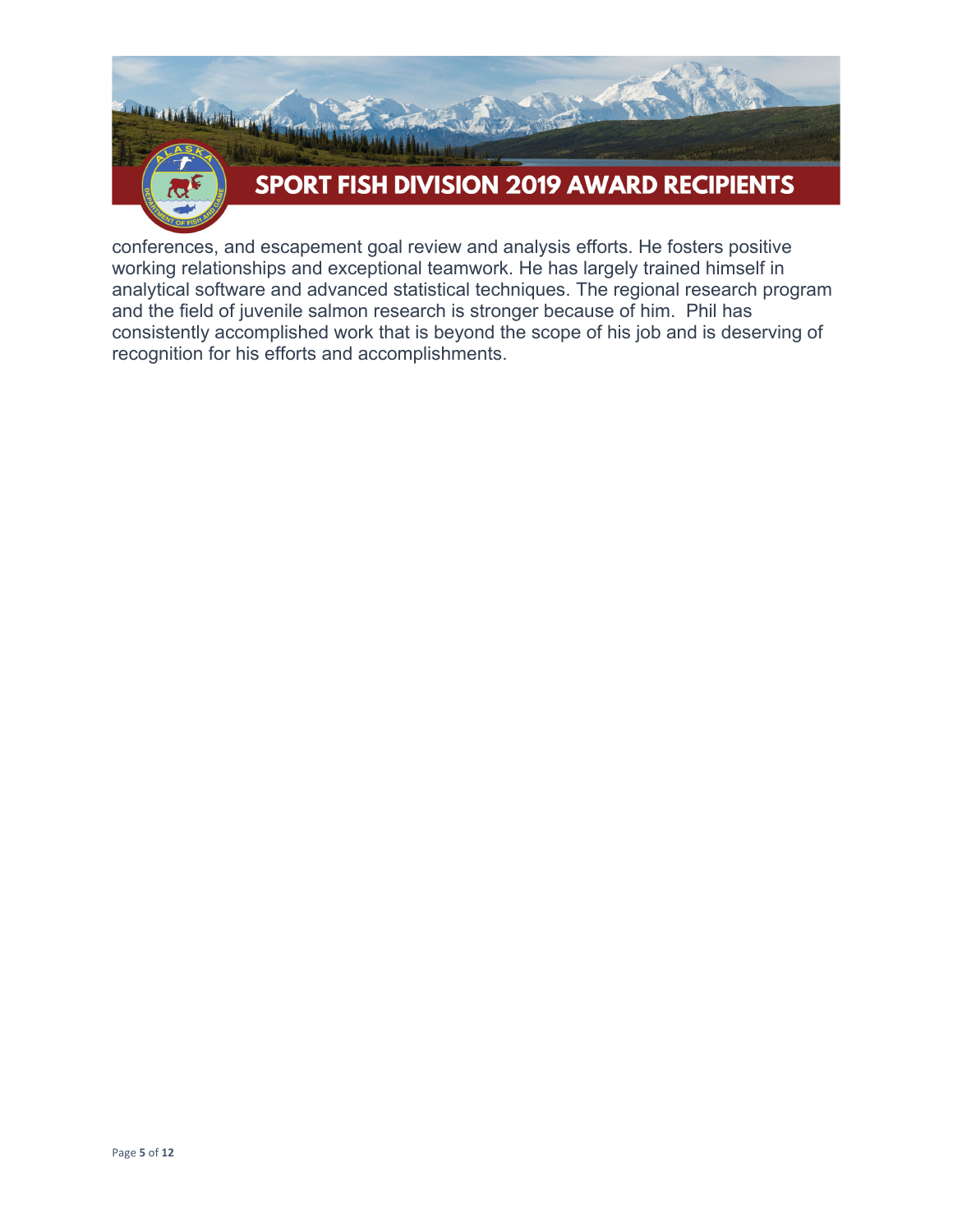

### **Sport Fish Division Director's 2019 Achievement Award For Excellence in Fisheries Enhancement**

#### **Megan Davis**

From starting her career as a volunteer at the Fort Richardson Hatchery to her current Fish Culturist II position at the Ruth Burnett Sport Fish Hatchery, Megan has continually challenged herself to accept new roles and responsibilities, learning and quickly excelling in all aspects of the fish culture profession.

Megan has quickly adapted to working at the RBSFH, learning new equipment and fish culture techniques. At the same time, she has brought knowledge and techniques learned at the WJHSFH and applied them when beneficial at the RBSFH. She has been an active participant in all aspects of the hatchery, continually pushing herself to learn and understand not only the aquaculture systems, but also learning about building management, DDC controls, personnel supervision, and routine maintenance requirements.

Since her arrival at the RBSFH, Megan has improved almost every aspect of hatchery operations. Highlights of her accomplishments include the following.

- 1. Compensating for the loss of two experienced fish culturist I positions in 3 months during the busiest time of the year. Megan volunteered for months to work additional hours, weekends and standby weeks to cover the loss of personnel while maintaining hatchery production goals. She changed or cancelled personal plans multiple times to meet the needs of the hatchery schedule. Megan was directly responsible for hiring and training both FCI replacements and a FWT II position in a short amount of time. She also took the lead in training the FWTII position assigned to the Tanana Valley Fisheries Center. During this difficult and challenging time, she continued her normal job duties and maintained a positive, upbeat attitude.
- 2. Coordinated the 2019 Arctic grayling egg take. 2019 was the first year where ADF&G assisted Michigan DNR's efforts to reintroduce Arctic grayling to Michigan by providing eggs to establish a captive brood stock in Michigan. This egg take was well outside the standard egg take in complexity and required an exceptional amount of coordination between hatchery staff, Michigan DNR staff and ADF&G regional staff. Her efforts led to a successful egg take with all production goals met for Region II, Region III and Michigan programs.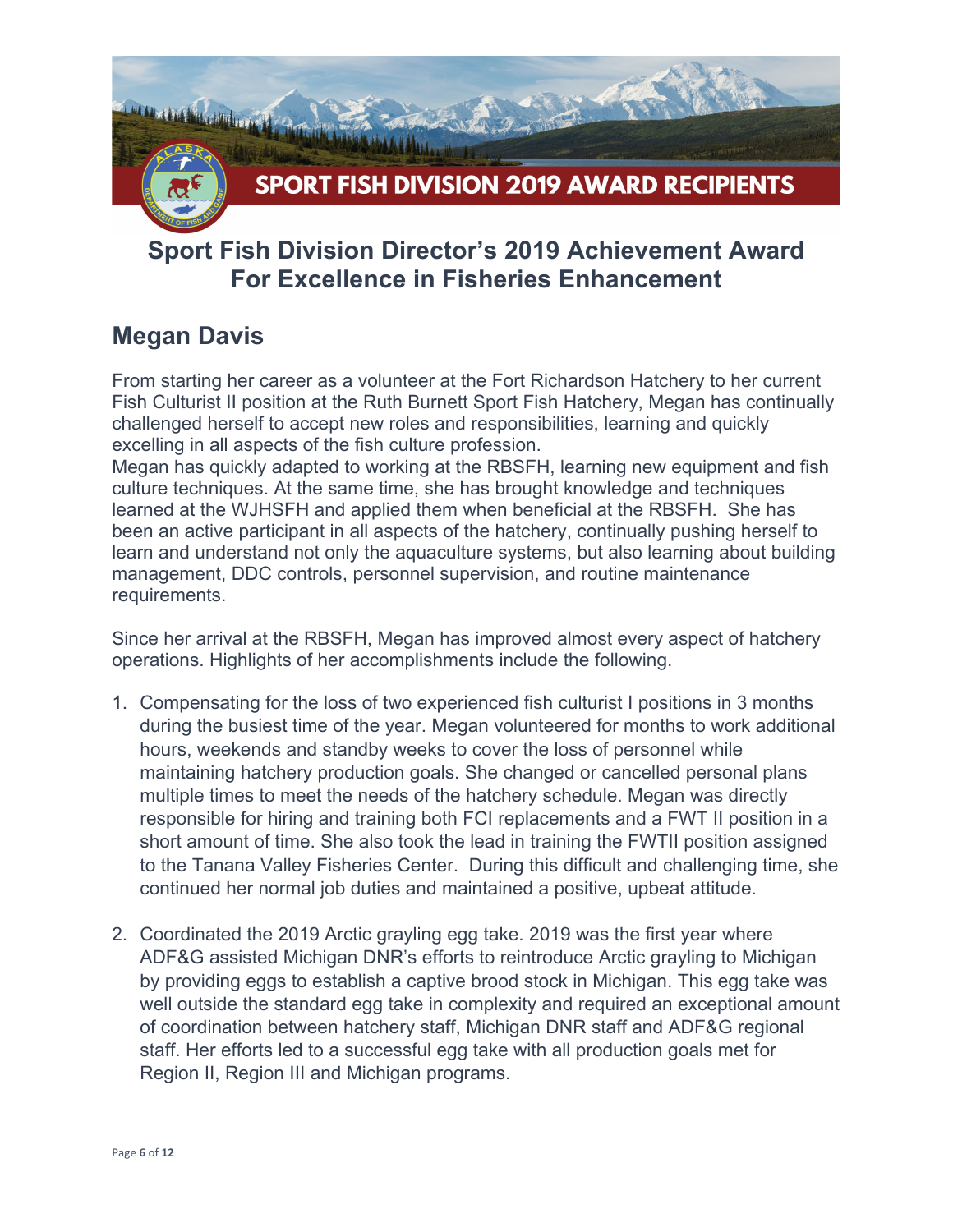

# **SPORT FISH DIVISION 2019 AWARD RECIPIENTS**

- 3. Megan instituted a positive change in all remote egg takes by embracing the delayed fertilization method for lake trout, Chinook and coho salmon. This led to the highest survivals on record for the RBSFH and may lead to reduced brood requests in the future, minimizing hatchery impacts on wild stocks while maintain production goals.
- 4. Megan assisted with planning and executing the first production lake trout egg take in almost 20 years, and the first time ever that ADF&G staff have induced triploidy in lake trout.
- 5. Megan has greatly improved the hatchery safety program, utilizing the knowledge gained in developing WJHSFH's safety program and instituting many of the same policies at the RBSFH. She regularly develops and leads monthly safety meetings, reinforces the importance of safety procedures with all staff and documents trainings to ensure compliance with OSHA regulations. This increased focus on safety protects hatchery staff from potential accidents and reduces the State's liability if an accident does occur.

Megan is motivated and dedicated to her job and her actions and work ethic directly benefit ADF&G and the anglers we serve. I can unequivocally attest that Megan improves everything around her and absolutely stands out as an exemplary employee and deserves to be recognized for her efforts.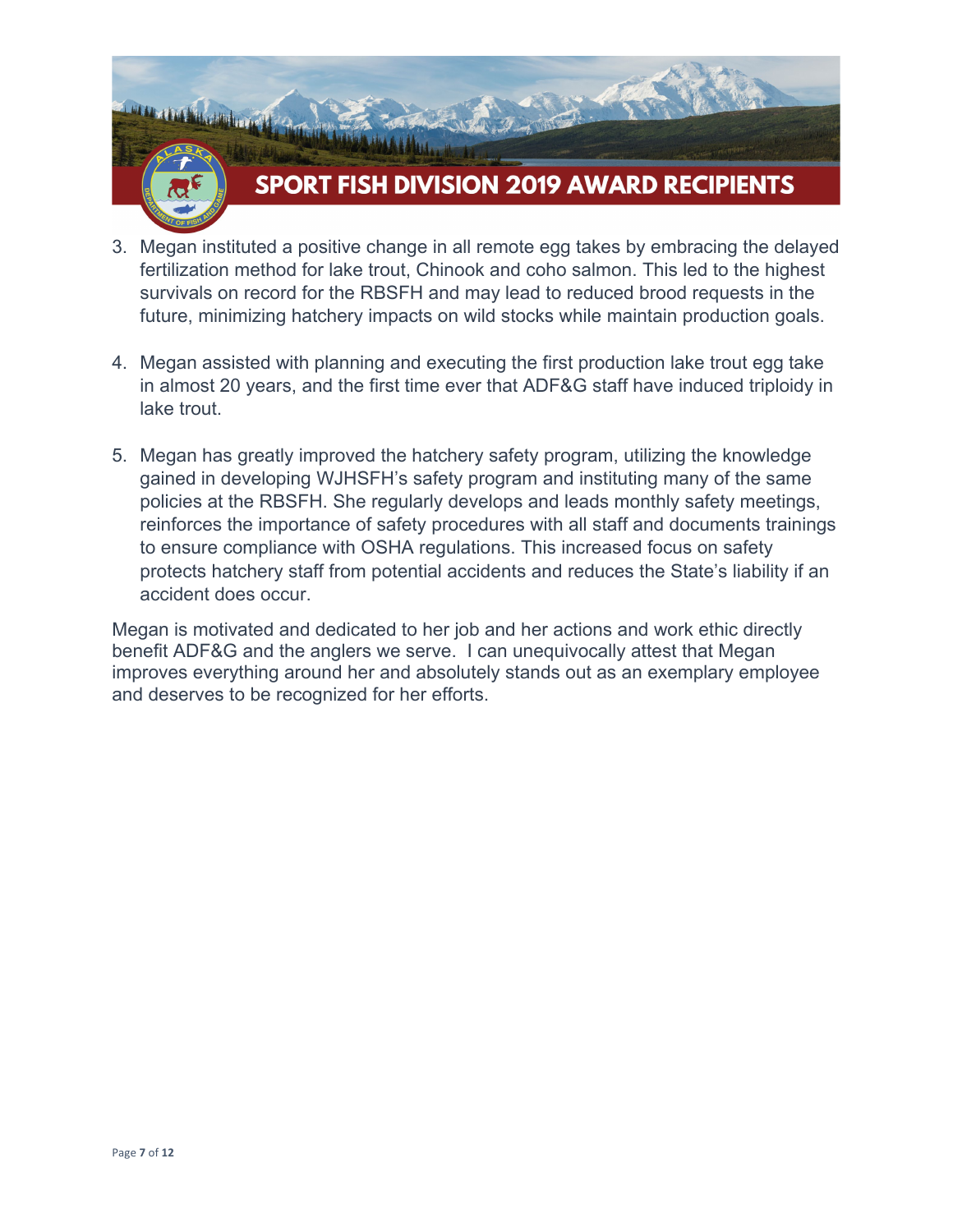

## **Sport Fish Division Director's 2019 Achievement Award For Excellence in Communications & Outreach**

## **Molly McCarthy Cunfer**

Molly has been the Ship Creek Fisheries Center (SCFC) Supervisor for two years and has developed the center into a destination that attracts over 20,000 visitors each year. Through her efforts to develop informational panels and interactive displays, visitors of the William Jack Hernandez Sport Fish Hatchery leave with a better understanding of how Alaska's sport fisheries are managed and the role that enhancement plays in conservation of wild stocks and providing angler opportunity. Her approach to drawing people to the facility to tell our story are creative and innovative, including special public events such as Spooky Tails and the "Ice is Out Help Stock Trout". Molly has not limited her efforts to the SCFC and has been instrumental in developing the visitor space and programming at the Tanana Valley Fisheries Center as well.

Molly is passionate about teaching people how to fish and hunt and has gone above and beyond in creating angler recruitment, retention, and reactivation opportunities. From organizing an annual community fishing event and evening "how-to" fisheries forums each month, to taking small groups of military families and hatchery staff to learn how to fish on Fish Creek on her personal time, Molly always represents ADF&G in a professional manner that reflects well on the agency and an enthusiasm for fishing that is contagious. Furthermore, she has proven her skills as a collaborative team builder to help us accomplish the communication and outreach goals of the Division of Sport Fish Strategic Plan.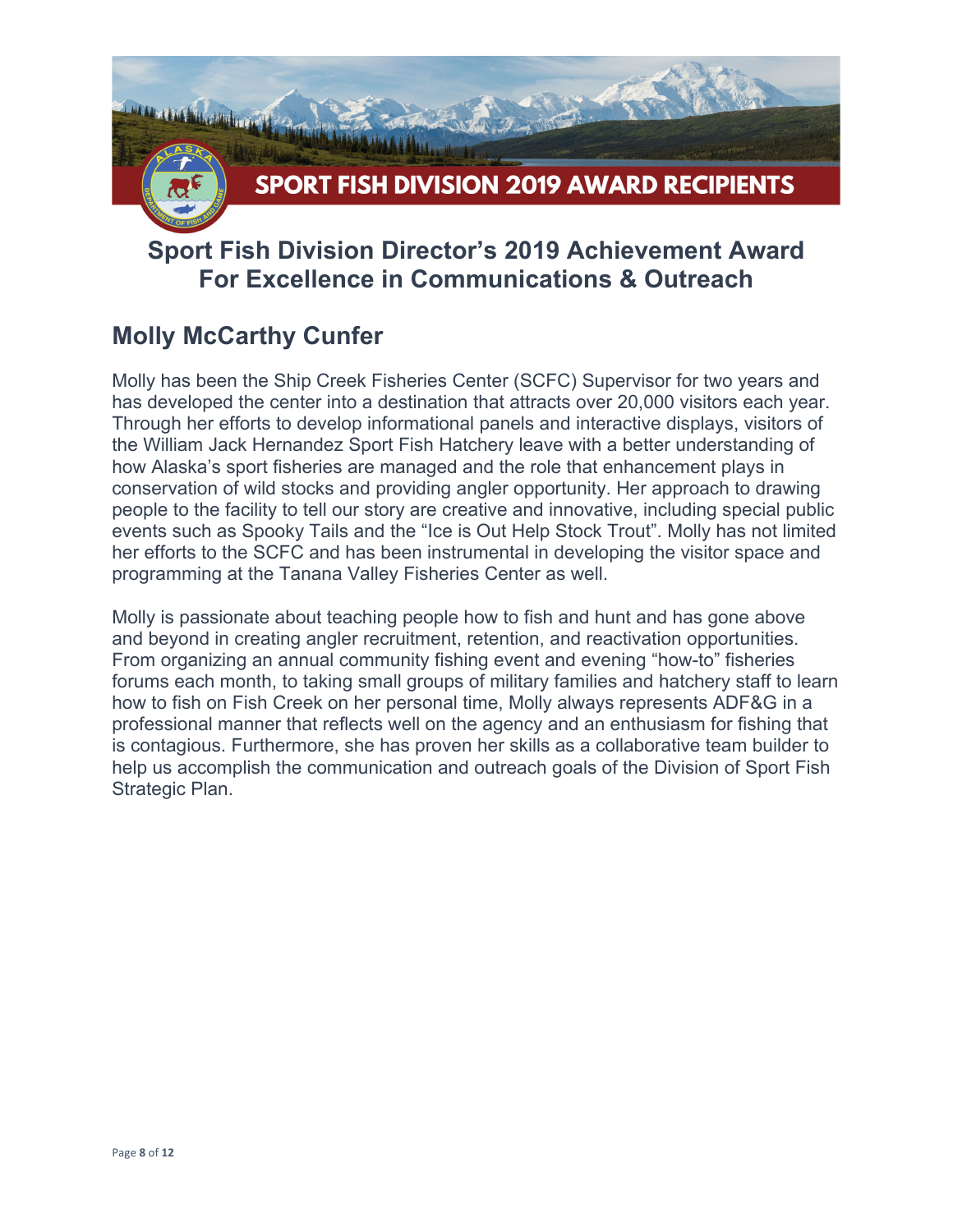

## **Sport Fish Division Director's 2019 Achievement Award For Excellence in Communications & Outreach**

#### **Kyra Sherwood**

Kyra has been and remains an invaluable asset to statewide fisheries publications. Kyra did exceptional work over the past 2 years, singlehandedly maintaining the RTS Publications program.

She is an exceptional employee that willingly, efficiently, and thoroughly trained her new supervisor in all aspects of the publications process. Kyra singlehandedly trained her supervisor in all aspects of the fisheries division's publications process required to be a Publications Specialist – from copy editing techniques to invoicing to the peer review process, and all things in between. Beyond that, Kyra's handle on the management side of leading the publications program has set the publications program up for success! She willingly, easily and thoroughly shared the duties of coordinating printing invoices and orders, weekly and monthly tasks, and how to utilize the publications tracking database efficiently.

Kyra is integral to the excellence of the RTS Publications program and an invaluable asset. Kyra also possesses remarkable technical editing skills!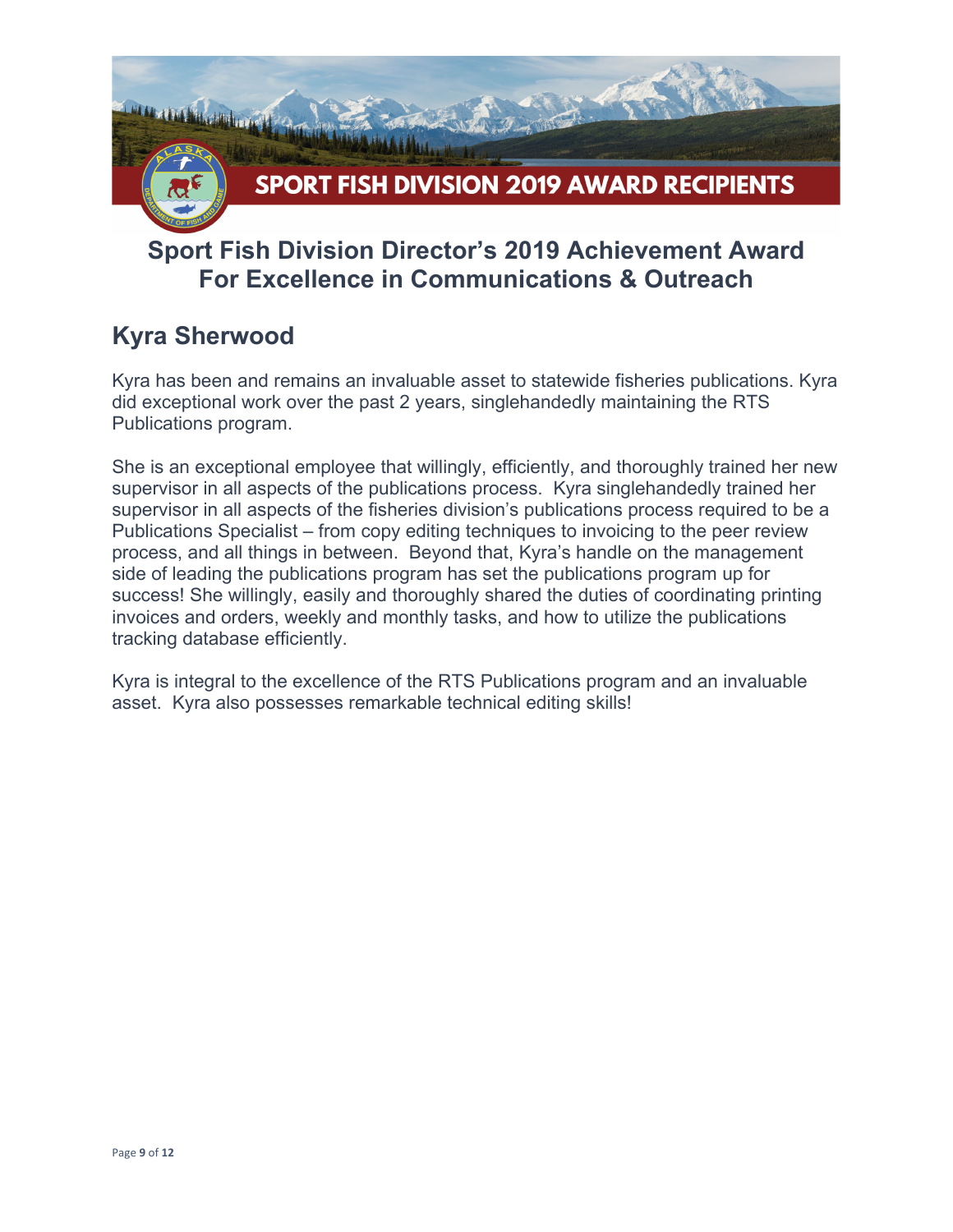

## **Sport Fish Division Director's Special Recognition Award Outstanding Contribution to the Firearms & Wildlife Safety Program Implementation Project**

The purpose of the ADF&G Firearms and Wildlife Safety Policy was to provide a high level of employee safety by establishing standardized training, equipment, and field procedures to minimize risks associated with working in wildlife habitat and handling firearms. The Department's new policy was effective May 24, 2017, and all provisions of this policy needed to be implemented no later than January 1, 2019. All employees and volunteers must complete the department's Basic Firearms Safety Course and demonstrate proficiency by passing range qualifications to be authorized to carry firearms. Thereafter, completion of the Firearms Refresher Course and range qualifications must be completed annually to remain authorized to carry firearms. The policy also requires that all employees and volunteers who work in wildlife habitat must complete the department's Wildlife Safety Course. If the employee does not pass the firearms proficiency test, then bear spray is the primary bear deterrent they must carry in wildlife habitat. The course must be repeated every three years or less. Practice with inert bear spray is required annually for anyone who relies on bear spray as their primary deterrent. Practice with inert bear spray is recommended annually for anyone who carries bear spray as a backup deterrent.

#### **Region I: Jeff Williams, Patrick Fowler, Matt Catterson, Phil Richards, Rich Chapell, Nathan Frost, Craig Schwanke, and Stephen Todd**

Jeff Williams, Patrick Fowler, Matt Catterson, and Phil Richards received Basic Firearms and Level I Firearms Instructor training in Fairbanks, AK, October 15-17, 2018; and, Rich Chapell (FBIII), Nathan Frost (FBI), Craig Schwanke (FBIII), Stephen Todd (FBI) received their instructor training in Juneau, Alaska, March 4-8, 2019. The Department's new firearms and wildlife safety policy required staff to be range qualified to use a 12-gauge Remington® 870™ shotgun as well as the use of bear spray by January 1, 2019. Up until this time, very little effort and progress was made towards meeting the obligations of the Department's new firearms and wildlife safety policy in Region 1.

Soon after the October class, Jeff Williams assumed the role of the Firearms zone coordinator for Southeast Alaska. With other new Southeast instructors, he started organizing materials and efforts to help staff meet policy requirements by providing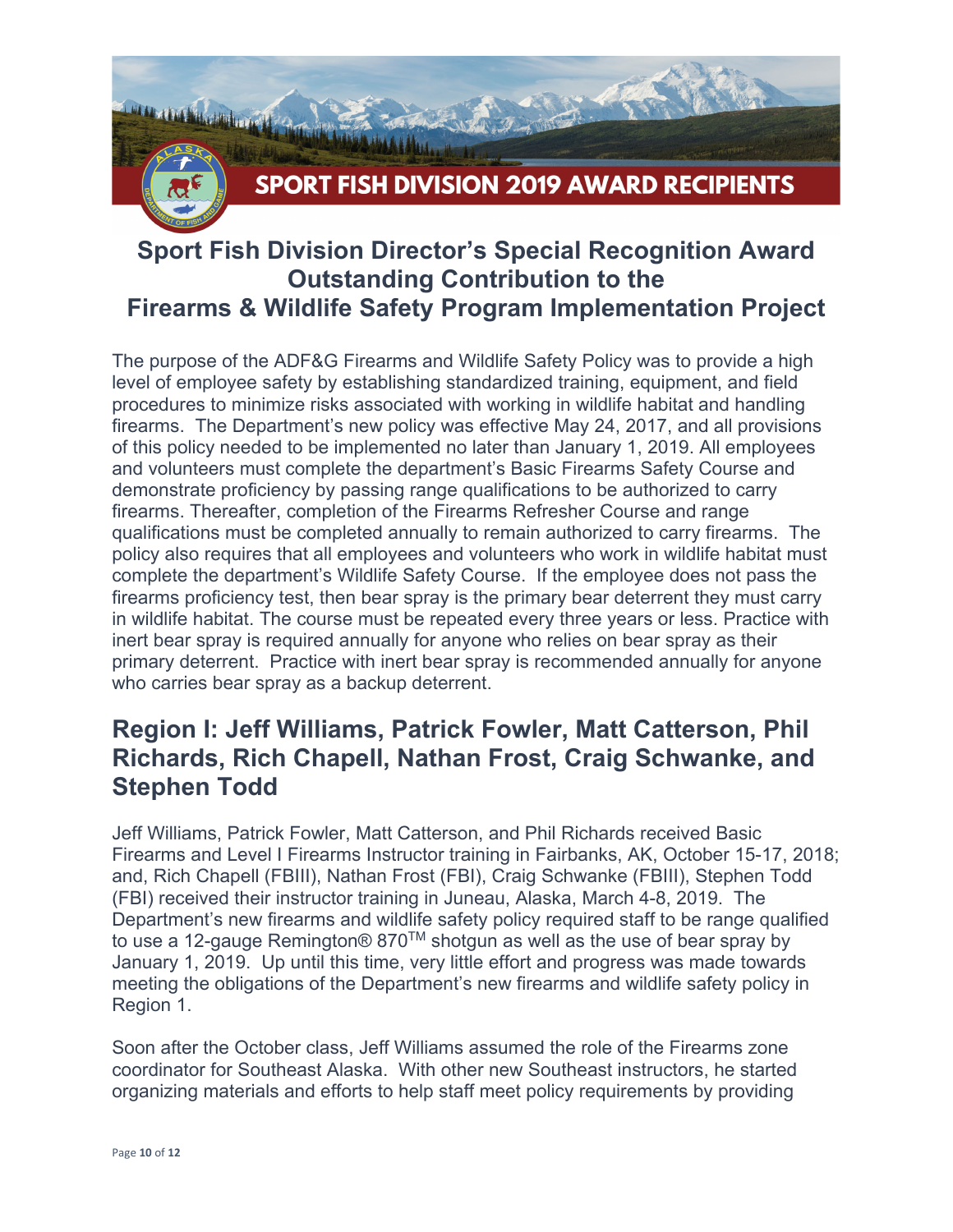

# **SPORT FISH DIVISION 2019 AWARD RECIPIENTS**

training in Juneau and in field locations. Their initiative, diligence, ingenuity and leadership skills demonstrated over the course of a few weeks was outstanding. In addition to their regular job duties, they organized training efforts covering a large number of staff, across four divisions within the Department, to provide training to meet the Basic Firearms & Wildlife Safety policy requirements across the Southeast region. If it had not been for the efforts of these individuals, Southeast Alaska staff would not have met the training needs prior to the start of the 2019 field season. These individuals provided two Wildlife Safety courses, three Basic Firearms classes, and one Level-1 Firearms Instructor course in Juneau. In one four-day period, 52 staff were provided Wildlife Safety, 61 staff were provided Basic Firearms instruction and 14 staff were provided Level 1 Firearms Instruction. Four of those staff receiving Level 1 Firearms Instruction in turn traveled to field locations to cover additional Sport Fish staff that were unable to attend in Juneau. Our training staff conducted themselves in a professional manner and were well received by students and Level 2 Firearms trainers. They were organized, well versed in the training, and approachable to all those attending regardless of their experience level. Jeff, Patrick, Matt, Phil, Rich, Nathan, Craig, and Stephen demonstrated outstanding skill, teamwork, and cooperation and led the Southeast region in fulfilling the training requirements on time.

#### **Region II: Mike Booz, Cody Jacobson, Phil Stacey, Andrew Waldo, Colton Lipka, Lee Borden, and Mark Witteveen**

Mike Booz (FBIII), Cody Jacobson (FBI), Phil Stacey (FWTIII), Andrew Waldo (FBI), Colton Lipka (FBIII), Lee Borden (FBIII), and Mark Witteveen (FBII) each received Basic Firearms and Level I Firearms Instructor training in 2018 and 2019. The Department's new firearms and wildlife safety policy required staff to be range qualified to use a 12 gauge Remington® 870™ shotgun as well as trained in the use of bear spray by January 1, 2019. Up until this time, very little effort and progress was made towards meeting the obligations of the Department's new firearms and wildlife safety policy in the Sport Fish Division's Region 2.

After being certified as Firearms Instructors and in addition to their regular job duties, these instructors began the daunting and unrewarding task of procuring class supplies, coordinating a class list, arranging for a location, etc., with the goal of making operations in wildlife habitat a safer workplace for staff and compliance with the policy. Their initiative, diligence, ingenuity and leadership skills were outstanding. They organized training efforts for a large number of regional staff, including those in remote locations and some from other divisions. If it had not been for the *voluntary* efforts of these individuals, Region 2 would not have met training requirements prior to the beginning of the 2019 field season. They proved to be well organized, well versed in the training, and approachable to all those attending regardless of their experience